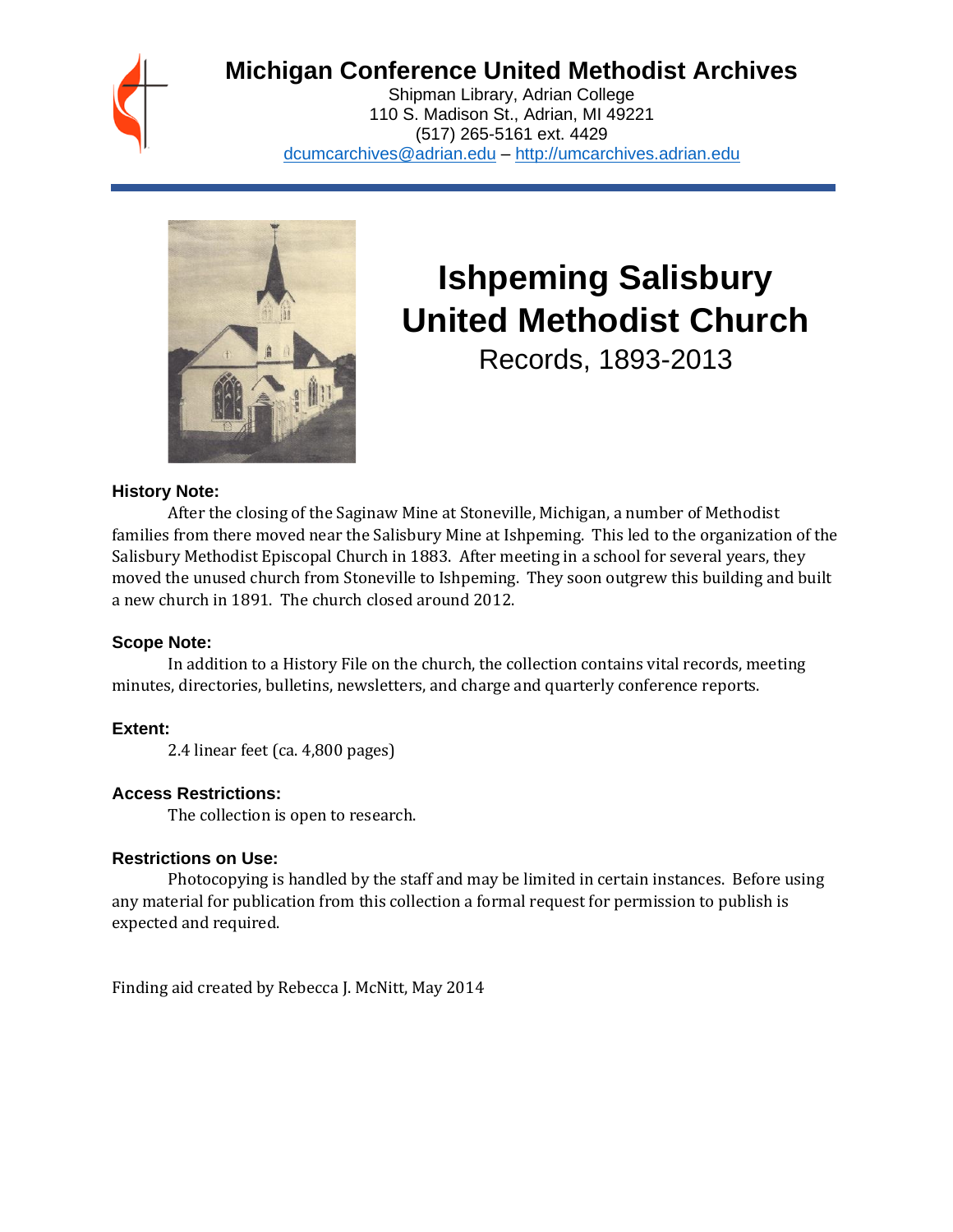### **Appointments List**

- 1883-1890: Thomas Buzzo
- 1890-1891: William C. Hicks
- 1891-1894: Richard Hancock
- 1894-1896: William Cridland
- 1896-1897: Joseph S. Mitchell
- 1897-1900: Matthew J. Stevens
- 1900-1903[: David Casler](http://umcarchives.adrian.edu/clergy/caslerd.php)
- 1903-1908: James Ivey
- 1908-January 1909: David H. Kyes
- January 1909-1911: Charles L. Finch
- 1911-1915: Lewis Keast
- 1915-1917: Joseph Reuben Stevens
- 1917-1921: Charles A. Lohnes
- 1921-1922: No pastor (M.H. Eldred, a local retired pastor held evening services)
- 1922-1926: John H. Mapplebeck
- 1926-1927: Athanasius P. Rickard
- 1927-1928: William Murray
- 1928-1929: Percy L. Lomas
- 1929-1931: Henry Rogers
- 1931-1935: Sara McDonald
- 1935-1938: Meldon E. Crawford
- 1938-1941: Donn S. Stubbs
- 1941-1942: No pastor (college students preached)
- 1942-1943: Reginald B. Becker
- 1943-1948: George A. Schugren
- 1948-1956: Elizabeth (Mrs. Lewis) Keast
- 1956-1957: Carl Peterson
- 1957-1964: Everett D. Erickson
- 1964-1969: Emmett C. Hangsleben
- 1969-January 1974[: Konstantin Wipp](http://umcarchives.adrian.edu/clergy/wippk.php)
- January 1974-1977: R. Bruce Pierce
- November 1977-1983: Duane Miller
- 1983-1987: Charles L. Tooman
- 1987-1990: David P. Snyder
- 1990-1991: Paul Weisel
- 1991-November 2001: Terry J. Kordish
- 2002-2004: Donald E. Bedwell
- 2004-December 2004: Gary I. Stevens
- January 2005-2012: Terri L. Branstrom
- 2012-November 2012: Margaret West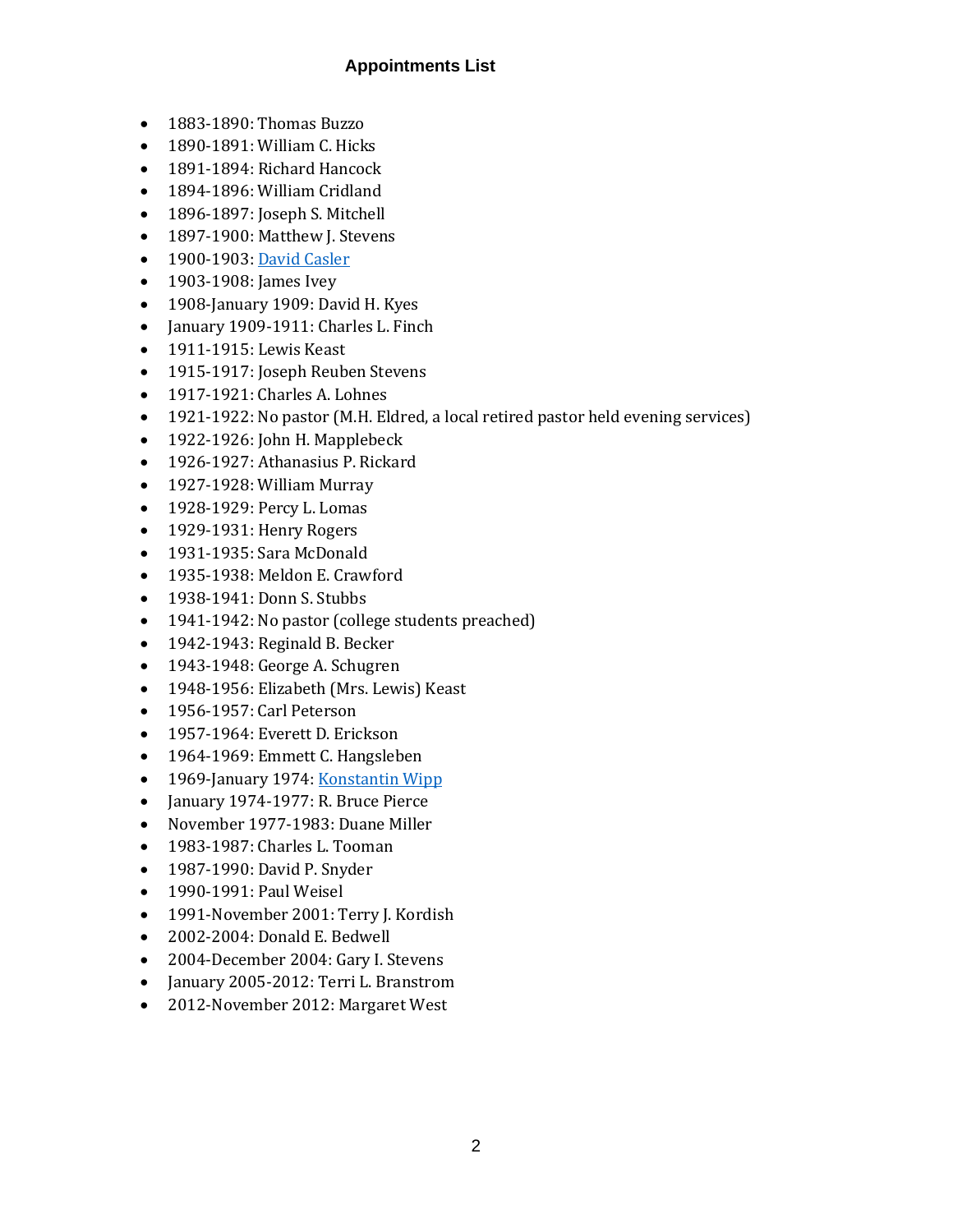**Container Contents**

## **Box 1 Ishpeming Salisbury**

- Administrative Board Meeting Minutes
	- o 1983-1986
	- o 1988-2002
	- $O$  2005-2012
- Budget/Treasurer's Reports, 2010-2012
- **Bulletins** 
	- o 1983-1984
	- o 1985
	- o 1986

# **Box 2 Ishpeming Salisbury**

- Bulletins
	- $0.1987$
	- o 1988
	- o 1989
	- o 2002-2004
- Centennial Celebration, 1983
- Certificates of Baptism, 1977-2005
- Certificates of Membership, 1984-1993
- Certificates of Transfer, 1985-1990
- Charge and Quarterly Conference Reports
	- o 1958-1970

# **Box 3 Ishpeming Salisbury**

- Charge and Quarterly Conference Reports
	- o 1971-1985
	- o 1986-2000
	- o 2001-2010
	- o 2011-2012

# **Box 4 Ishpeming Salisbury**

- Church Records
	- o Membership Roll
	- o Baptisms, Marriages, and Deaths, 1926-1960
	- o Membership Roll, includes Marriages and Deaths, 1958-1986 (2 folders)
	- o Membership Record System, includes Baptisms, Marriages, and Deaths, 1984-2012
- Corporate Papers, 1969-1977
- Council of Ministries Meeting Minutes, 1979-1982

# **Box 5 Ishpeming Salisbury**

- Deaths
- Directories, 1976-2003